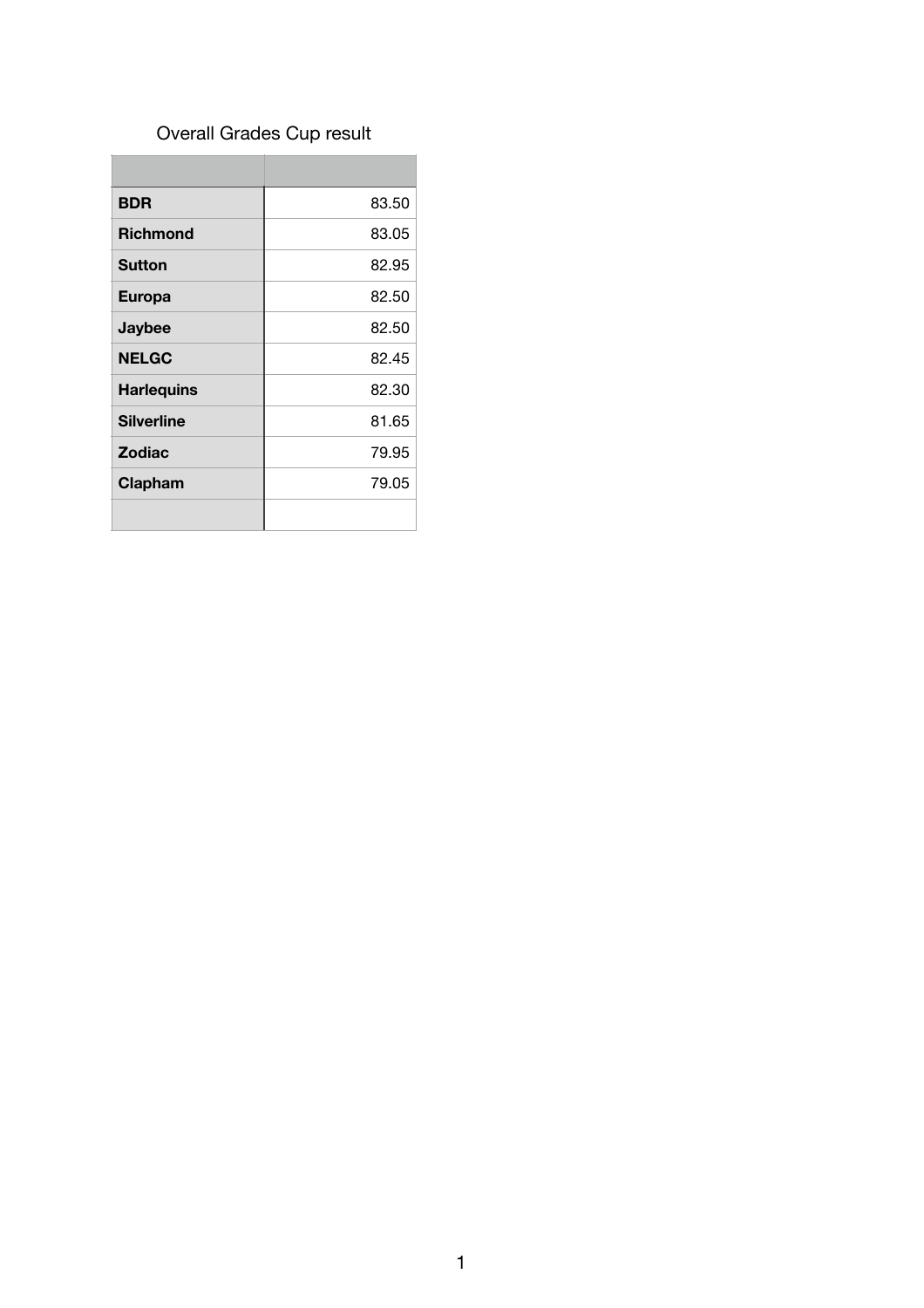| ▼ Clapham Gymnastics Club        |                           |                                 |                                              |                       |                            |                                |       |
|----------------------------------|---------------------------|---------------------------------|----------------------------------------------|-----------------------|----------------------------|--------------------------------|-------|
| <b>Clapham Gymnastics Club</b>   | Grade 2 - Girls           | <b>Anna Beatriz</b><br>Costa    | <b>Isabella</b><br><b>Cadette Reis Dutra</b> | <b>Penny Harris</b>   | Olivia<br><b>Mcconnell</b> |                                |       |
| <b>Clapham Gymnastics Club</b>   | <b>Floor All Gymnasts</b> | 12.25                           | 11.10                                        | 12.20                 | 11.55                      |                                |       |
| <b>Clapham Gymnastics Club</b>   | Floor Top 3 Scores        | 12.25                           | 0.00                                         | 12.20                 | 11.55                      |                                |       |
| <b>Clapham Gymnastics Club</b>   | <b>Vault All Gymnasts</b> | 14.50                           | 14.50                                        | 14.60                 | 14.80                      |                                |       |
| <b>Clapham Gymnastics Club</b>   | <b>Vault Top 3 Scores</b> | 0.00                            | 14.50                                        | 14.60                 | 14.80                      |                                |       |
| <b>Clapham Gymnastics Club</b>   | <b>Team score</b>         | 12.25                           | 14.50                                        | 26.80                 | 26.35                      |                                | 79.90 |
| ▼ Harlequin Gymnastics Club      |                           |                                 |                                              |                       |                            |                                |       |
| <b>Harlequin Gymnastics Club</b> | Grade 2 - Girls           | <b>Rosie</b><br>Richardson      | <b>Abbie</b><br><b>Smith</b>                 | Oumou<br>Jah          | Megan<br>O'Sullivan        | <b>Madison</b><br><b>Pitts</b> |       |
| <b>Harlequin Gymnastics Club</b> | <b>Vault All Gymnasts</b> | 14.50                           | 14.60                                        | 14.70                 | 14.60                      | 14.50                          |       |
| <b>Harlequin Gymnastics Club</b> | <b>Vault Top 3 Scores</b> | 0.00                            | 14.60                                        | 14.70                 | 14.60                      | 0.00                           |       |
| <b>Harlequin Gymnastics Club</b> | <b>Floor All Gymnasts</b> | 11.20                           | 12.05                                        | 12.80                 | 12.30                      | 11.20                          |       |
| <b>Harlequin Gymnastics Club</b> | <b>Floor Top 3 Scores</b> | 0.00                            | 12.05                                        | 12.80                 | 12.30                      | 0.00                           |       |
| <b>Harlequin Gymnastics Club</b> | <b>Team score</b>         | 0.00                            | 26.65                                        | 27.50                 | 26.90                      | 0.00                           | 81.05 |
| V Jaybee Gymnastics Club         |                           |                                 |                                              |                       |                            |                                |       |
| <b>Jaybee Gymnastics Club</b>    | Grade 2 - Girls           | <b>Jessica</b><br><b>Turner</b> | Andriana<br><b>Herun</b>                     | Sophie<br><b>Meek</b> | <b>Holly</b><br>Edgar      |                                |       |
| <b>Jaybee Gymnastics Club</b>    | <b>Vault All Gymnasts</b> | 14.60                           | 14.50                                        | 14.40                 | 14.70                      |                                |       |
| <b>Jaybee Gymnastics Club</b>    | <b>Vault Top 3 Scores</b> | 14.60                           | 14.50                                        | 0.00                  | 14.70                      |                                |       |
| <b>Jaybee Gymnastics Club</b>    | <b>Floor All Gymnasts</b> | 12.20                           | 13.00                                        | 11.05                 | 12.15                      |                                |       |
| <b>Jaybee Gymnastics Club</b>    | Floor Top 3 Scores        | 12.20                           | 13.00                                        | 0.00                  | 12.15                      |                                |       |
| <b>Jaybee Gymnastics Club</b>    | <b>Team score</b>         | 26.80                           | 27.50                                        | 0.00                  | 26.85                      |                                | 81.15 |
| ▼ BDR Gymnastics Club            |                           |                                 |                                              |                       |                            |                                |       |
| <b>BDR Gymnastics Club</b>       | Grade 2 - Girls           | <b>Alice</b><br><b>Sinfield</b> | Aviana<br><b>Butler</b>                      | Amy<br><b>Johns</b>   | <b>Stella</b><br>Litvinova | <b>Darcie</b><br><b>Smith</b>  |       |
| <b>BDR Gymnastics Club</b>       | <b>Vault All Gymnasts</b> | 14.70                           | 14.60                                        | 14.40                 | 14.40                      | 14.70                          |       |
| <b>BDR Gymnastics Club</b>       | <b>Vault Top 3 Scores</b> | 14.70                           | 14.60                                        | 0.00                  | 0.00                       | 14.70                          |       |
| <b>BDR Gymnastics Club</b>       | <b>Floor All Gymnasts</b> | 12.35                           | 12.70                                        | 12.65                 | 12.00                      | 12.30                          |       |
| <b>BDR Gymnastics Club</b>       | Floor Top 3 Scores        | 12.35                           | 12.70                                        | 12.65                 | 0.00                       | 0.00                           |       |
| <b>BDR Gymnastics Club</b>       | <b>Team score</b>         | 27.05                           | 27.30                                        | 12.65                 | 0.00                       | 14.70                          | 81.70 |

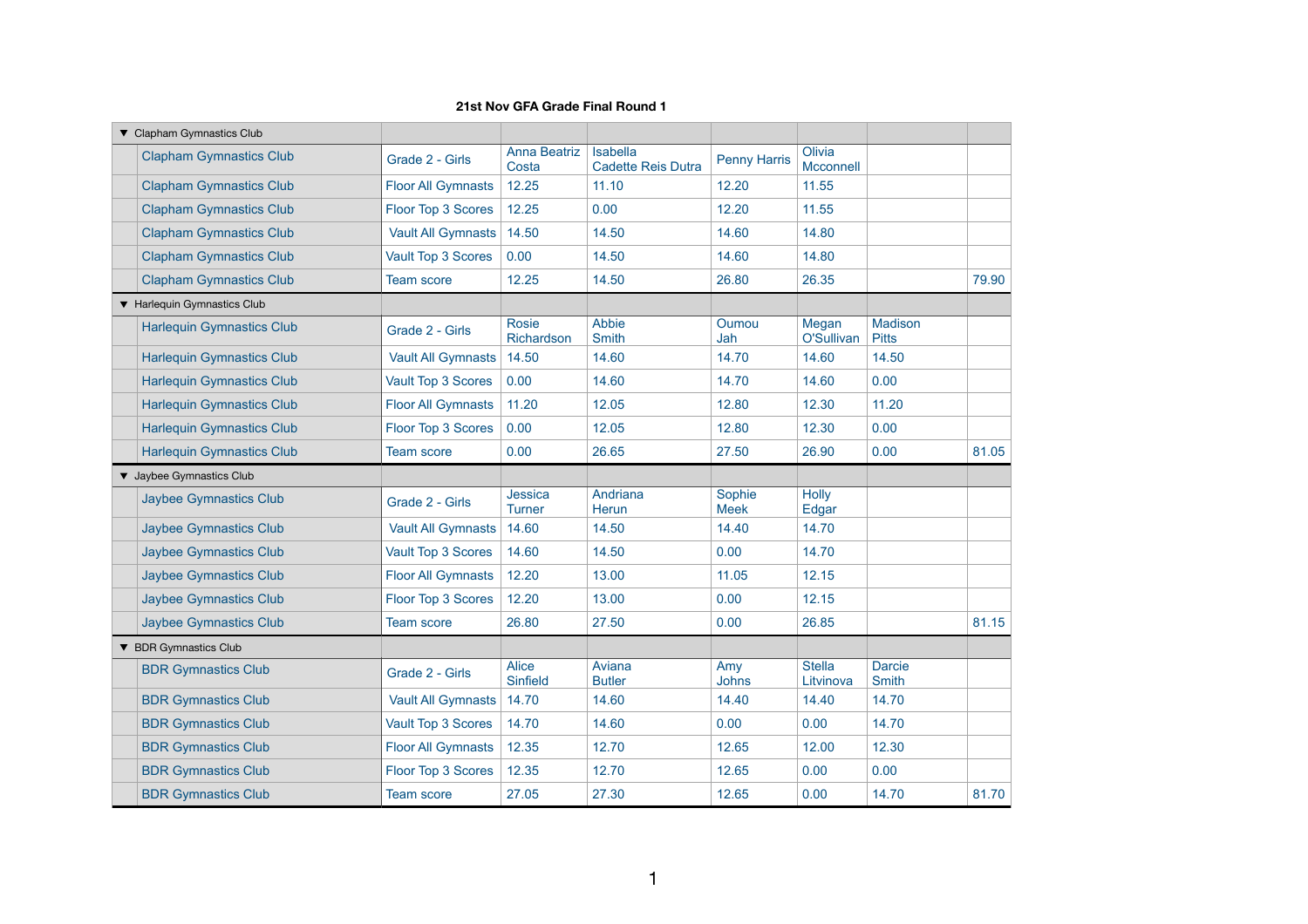| ▼ North East London Gymnastics Club Ltd |                           |                                     |                          |                                 |                        |                                         |       |
|-----------------------------------------|---------------------------|-------------------------------------|--------------------------|---------------------------------|------------------------|-----------------------------------------|-------|
| North East London Gymnastics Club Ltd   | Grade 2 - Girls           | <b>Scarlett</b><br><b>Sutcliffe</b> | Mona<br><b>Oakenfull</b> | <b>Holly</b><br><b>Moore</b>    | Agnese<br>Arpesani     | <b>Ruby-May</b><br><b>Byrne Mcclune</b> |       |
| North East London Gymnastics Club Ltd   | <b>Vault All Gymnasts</b> | 14.40                               | 14.50                    | 14.80                           | 14.40                  | 14.40                                   |       |
| North East London Gymnastics Club Ltd   | Vault Top 3 Scores        | 0.00                                | 14.50                    | 14.80                           | 14.40                  | 0.00                                    |       |
| North East London Gymnastics Club Ltd   | <b>Floor All Gymnasts</b> | 12.80                               | 11.45                    | 12.40                           | 13.35                  | 12.65                                   |       |
| North East London Gymnastics Club Ltd   | <b>Floor Top 3 Scores</b> | 12.80                               | 0.00                     | 0.00                            | 13.35                  | 12.65                                   |       |
| North East London Gymnastics Club Ltd   | <b>Team score</b>         | 12.80                               | 14.50                    | 14.80                           | 27.75                  | 12.65                                   | 82.50 |
| ▼ Silverline Gymnastics Club            |                           |                                     |                          |                                 |                        |                                         |       |
| <b>Silverline Gymnastics Club</b>       | Grade 2 - Girls           | <b>Isla</b><br>Grinham              | Cavai<br>Johnson         | <b>Madeleine</b><br>Luff        | <b>Alicia</b><br>Love  |                                         |       |
| <b>Silverline Gymnastics Club</b>       | <b>Vault All Gymnasts</b> | 14.60                               | 14.60                    | 14.50                           | 14.70                  |                                         |       |
| <b>Silverline Gymnastics Club</b>       | Vault Top 3 Scores        | 14.60                               | 14.60                    | 0.00                            | 14.70                  |                                         |       |
| <b>Silverline Gymnastics Club</b>       | <b>Floor All Gymnasts</b> | 12.30                               | 11.10                    | 12.20                           | 12.25                  |                                         |       |
| <b>Silverline Gymnastics Club</b>       | Floor Top 3 Scores        | 12.30                               | 0.00                     | 12.20                           | 12.25                  |                                         |       |
| <b>Silverline Gymnastics Club</b>       | <b>Team score</b>         | 26.90                               | 14.60                    | 12.20                           | 26.95                  |                                         | 80.65 |
| ▼ Sutton School Of Gymnastics           |                           |                                     |                          |                                 |                        |                                         |       |
| <b>Sutton School Of Gymnastics</b>      | Grade 2 - Girls           | <b>Kiera</b><br><b>Marshall</b>     | Emma<br><b>Ruka</b>      | Lea<br><b>Noskovic</b>          | Hannah<br><b>Hinds</b> | Carla<br><b>Schlegel</b>                |       |
| <b>Sutton School Of Gymnastics</b>      | <b>Vault All Gymnasts</b> | 14.60                               | 14.80                    | 14.80                           | 14.70                  | 14.80                                   |       |
| <b>Sutton School Of Gymnastics</b>      | Vault Top 3 Scores        | 0.00                                | 14.80                    | 14.80                           | 0.00                   | 14.80                                   |       |
| <b>Sutton School Of Gymnastics</b>      | <b>Floor All Gymnasts</b> | 12.50                               | 13.10                    | 12.95                           | 12.25                  | 13.00                                   |       |
| <b>Sutton School Of Gymnastics</b>      | Floor Top 3 Scores        | 0.00                                | 13.10                    | 12.95                           | 0.00                   | 13.00                                   |       |
| <b>Sutton School Of Gymnastics</b>      | <b>Team score</b>         | 0.00                                | 27.90                    | 27.75                           | 0.00                   | 27.80                                   | 83.45 |
| ▼ Zodiac Gymnastics Club                |                           |                                     |                          |                                 |                        |                                         |       |
| <b>Zodiac Gymnastics Club</b>           | Grade 2 - Girls           | <b>Summer</b><br><b>Booth</b>       | Ella<br>Agyei            | <b>Eliza</b><br><b>Matthias</b> | India<br>Pearce        |                                         |       |
| <b>Zodiac Gymnastics Club</b>           | <b>Vault All Gymnasts</b> | 14.40                               | 14.50                    | 14.60                           | 14.50                  |                                         |       |
| <b>Zodiac Gymnastics Club</b>           | <b>Vault Top 3 Scores</b> | 0.00                                | 14.50                    | 14.60                           | 14.50                  |                                         |       |
| <b>Zodiac Gymnastics Club</b>           | <b>Floor All Gymnasts</b> | 12.00                               | 11.80                    | 12.30                           | 10.95                  |                                         |       |
| <b>Zodiac Gymnastics Club</b>           | Floor Top 3 Scores        | 12.00                               | 11.80                    | 12.30                           | 0.00                   |                                         |       |
| <b>Zodiac Gymnastics Club</b>           | <b>Team score</b>         | 12.00                               | 26.30                    | 26.90                           | 14.50                  |                                         | 79.70 |

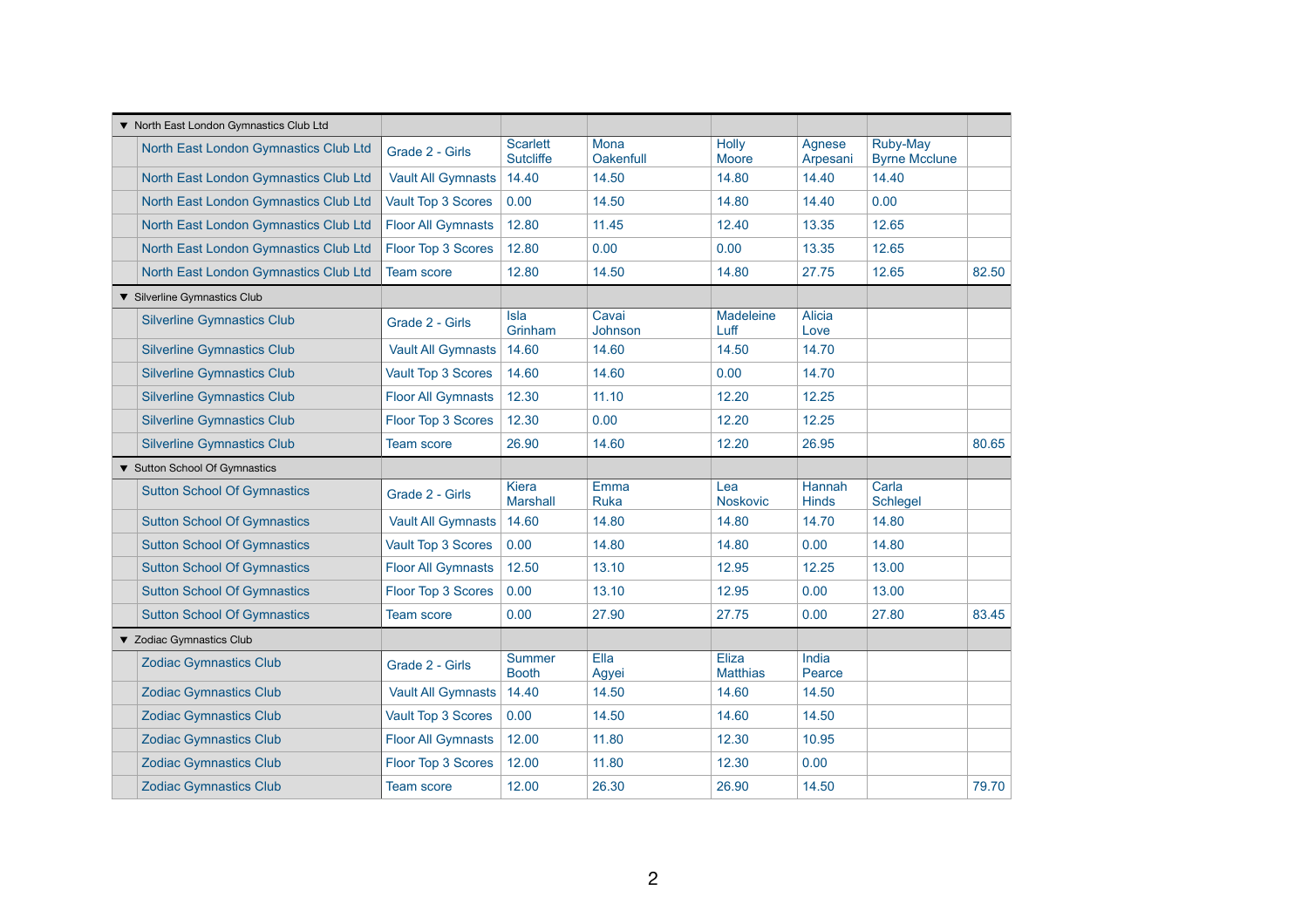| ▼ | <b>Richmond Gymnastics Assoc.</b>       |                           |                          |                             |                                |                                    |       |
|---|-----------------------------------------|---------------------------|--------------------------|-----------------------------|--------------------------------|------------------------------------|-------|
|   | <b>Richmond Gymnastics Assoc.</b>       | Grade 2 - MIX             | <b>Harriet</b><br>Layton | Ariyana<br>Grose            | <b>Kelise</b><br><b>Thomas</b> | <b>Phineas</b><br><b>Thornhill</b> |       |
|   | <b>Richmond Gymnastics Assoc.</b>       | Vault All Gymnasts        | 14.60                    | 14.50                       | 14.60                          | 14.20                              |       |
|   | <b>Richmond Gymnastics Assoc.</b>       | <b>Vault Top 3 Scores</b> | 14.60                    | 14.50                       | 14.60                          | 0.00                               |       |
|   | <b>Richmond Gymnastics Assoc.</b>       | <b>Floor All Gymnasts</b> | 12.60                    | 11.30                       | 12.30                          | 12.20                              |       |
|   | <b>Richmond Gymnastics Assoc.</b>       | Floor Top 3 Scores        | 12.60                    | 0.00                        | 12.30                          | 12.20                              |       |
|   | <b>Richmond Gymnastics Assoc.</b>       | <b>Team score</b>         | 27.20                    | 14.50                       | 26.90                          | 12.20                              | 80.80 |
|   |                                         |                           |                          |                             |                                |                                    |       |
|   | ▼ North East London Gymnastics Club Ltd |                           |                          |                             |                                |                                    |       |
|   | North East London Gymnastics Club Ltd   | Grade 2 - MIX             | Leo<br><b>Essamba</b>    | <b>Nell</b><br><b>Clery</b> |                                | Dominika<br><b>Morkovsky</b>       |       |
|   | North East London Gymnastics Club Ltd   | <b>Vault All Gymnasts</b> | 14.70                    | 14.60                       |                                | 14.40                              |       |
|   | North East London Gymnastics Club Ltd   | <b>Vault Top 3 Scores</b> | 14.70                    | 14.60                       |                                | 14.40                              |       |
|   | North East London Gymnastics Club Ltd   | <b>Floor All Gymnasts</b> | 11.70                    | 11.80                       |                                | 11.75                              |       |
|   | North East London Gymnastics Club Ltd   | <b>Floor Top 3 Scores</b> | 11.70                    | 11.80                       |                                | 11.75                              |       |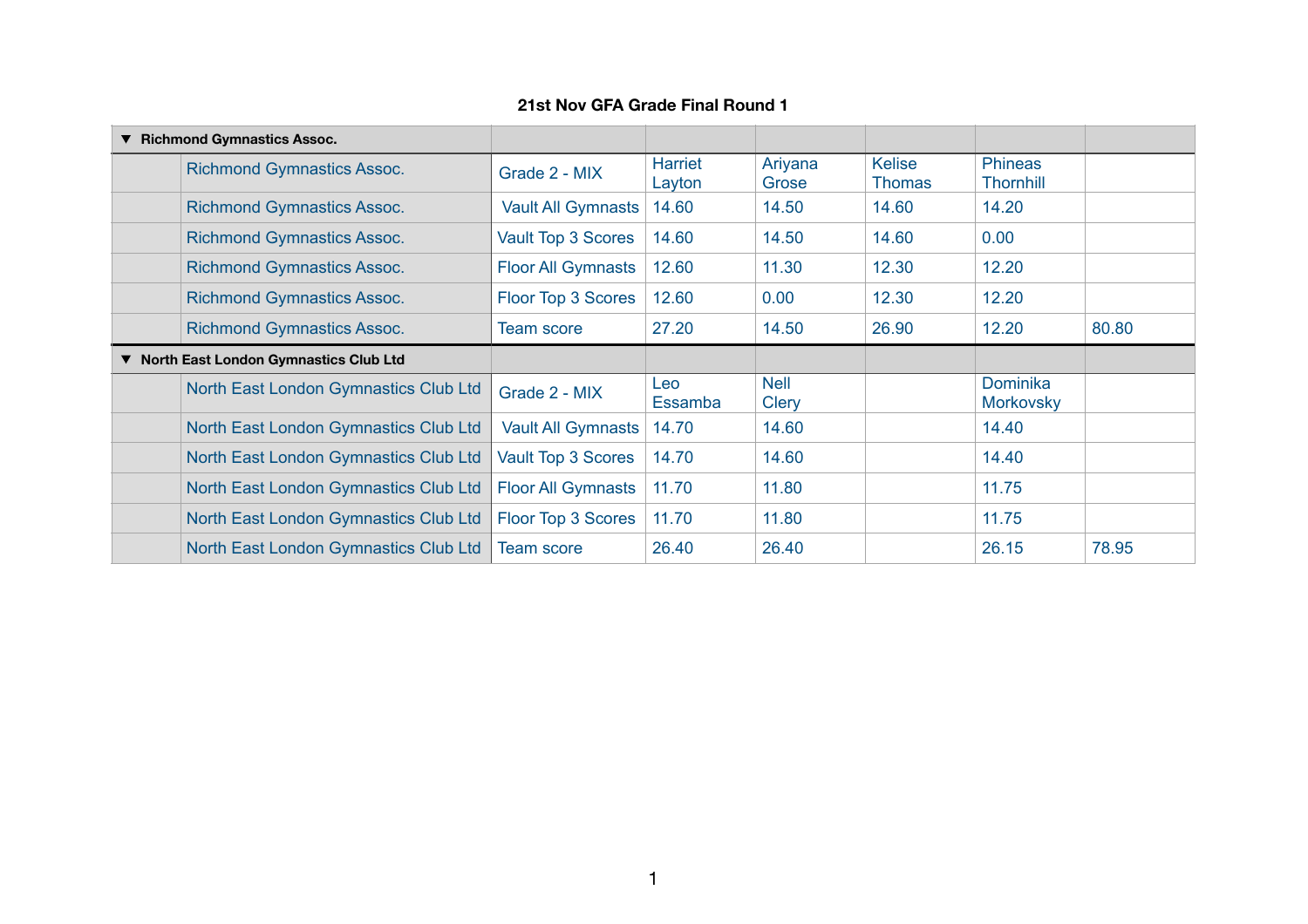#### **Clapham Gymnastics Club** Clapham Gymnastics Club Grade 3 - Girls Sarah **Moss** Elsie **Scarlett Clack** Ruby **Harris** Joyce **Peres Lottie Bailey** Clapham Gymnastics Club **Floor All Gymnasts** 11.90 12.00 12.60 12.30 11.90 Clapham Gymnastics Club Floor Top 3 Scores 0.00 12.00 12.60 12.30 0.00 Clapham Gymnastics Club Vault All Gymnasts 13.40 13.60 13.50 14.20 13.50 Clapham Gymnastics Club Vault Top 3 Scores 0.00 13.60 13.50 14.20 0.00 Clapham Gymnastics Club Team score 10.00 25.60 26.10 26.50 0.00 **Europa Gym Centre CIC** Europa Gym Centre CIC Grade 3 - Girls Ruby Gillespie Freya Gillespie Mija Rekstyte Indiana Fronda **Trinity** Wood Europa Gym Centre CIC Vault All Gymnasts 14.00 14.40 14.60 14.20 13.90 Europa Gym Centre CIC Vault Top 3 Scores 0.00 14.40 14.60 14.20 0.00 Europa Gym Centre CIC **Floor All Gymnasts** 12.60 12.80 12.70 13.10 13.40 Europa Gym Centre CIC **Floor Top 3 Scores** 0.00 12.80 0.00 13.40 13.40 Europa Gym Centre CIC **Team score** 10.00 27.20 14.60 27.30 13.40 **Jaybee Gymnastics Club** Jaybee Gymnastics Club Grade 3 - Girls Grace Antoniou **Grace Pearce** Esme **Mercer** Imogen **Cleeve** Jaybee Gymnastics Club Vault All Gymnasts 14.00 14.30 14.20 14.10 Jaybee Gymnastics Club Vault Top 3 Scores 0.00 14.30 14.20 0.00 14.10 Jaybee Gymnastics Club Floor All Gymnasts 12.60 12.80 12.80 12.70 Jaybee Gymnastics Club Floor Top 3 Scores 0.00 12.80 12.80 0.00 12.70 Jaybee Gymnastics Club Team score 0.00 27.10 27.00 0.00 26.80 80.90 **North East London Gymnastics Club Ltd** North East London Gymnastics Club Ltd Grade 3 - Girls Dei Danelle Villamero Vy **Greenslade** Tamar **Watson** Luisa Latham **Valentina Hernandez** North East London Gymnastics Club Ltd | Vault All Gymnasts | 14.40 | 14.10 | 13.90 | 14.10 | 14.00 North East London Gymnastics Club Ltd | Vault Top 3 Scores | 14.40 | 14.10 | 0.00 | 14.10 | 0.00 North East London Gymnastics Club Ltd Floor All Gymnasts 13.30 12.60 12.70 12.70 12.10 12.70 North East London Gymnastics Club Ltd Floor Top 3 Scores 13.30 0.00 12.70 0.00 12.70 North East London Gymnastics Club Ltd Team score 27.70 14.10 12.70 12.70 14.10 14.10

|                          | 78.20 |
|--------------------------|-------|
|                          |       |
|                          |       |
|                          |       |
|                          |       |
|                          |       |
|                          |       |
|                          | 82.50 |
|                          |       |
|                          |       |
|                          |       |
|                          |       |
|                          |       |
|                          |       |
|                          |       |
|                          | 80.90 |
|                          |       |
| $\overline{\phantom{a}}$ |       |
|                          |       |
|                          |       |
|                          |       |
|                          | 81.30 |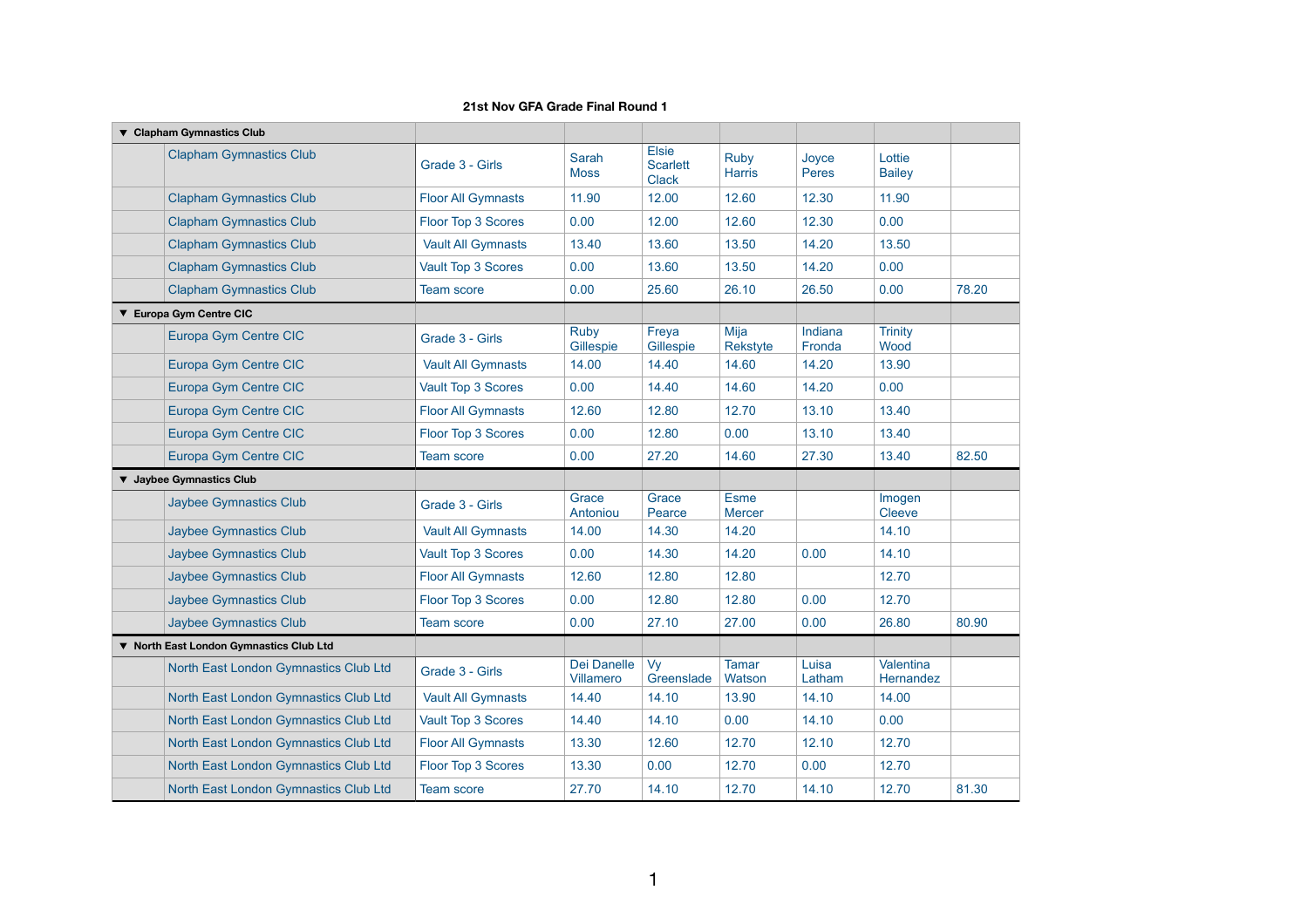| ▼ Silverline Gymnastics Club       |                           |                              |                             |                         |                 |                        |       |
|------------------------------------|---------------------------|------------------------------|-----------------------------|-------------------------|-----------------|------------------------|-------|
| <b>Silverline Gymnastics Club</b>  | Grade 3 - Girls           | Amy<br>Hajos                 | <b>Ailyn Maria</b><br>Ivan  | Aaliyah<br><b>Bean</b>  | Eleanor<br>Luff |                        |       |
| <b>Silverline Gymnastics Club</b>  | <b>Vault All Gymnasts</b> | 13.70                        | 14.00                       | 13.70                   | 14.20           |                        |       |
| <b>Silverline Gymnastics Club</b>  | <b>Vault Top 3 Scores</b> | 13.70                        | 14.00                       | 0.00                    | 14.20           |                        |       |
| <b>Silverline Gymnastics Club</b>  | <b>Floor All Gymnasts</b> | 12.00                        | 13.60                       | 13.10                   | 12.50           |                        |       |
| <b>Silverline Gymnastics Club</b>  | Floor Top 3 Scores        | 0.00                         | 13.60                       | 13.10                   | 12.50           |                        |       |
| <b>Silverline Gymnastics Club</b>  | <b>Team score</b>         | 13.70                        | 27.60                       | 13.10                   | 26.70           |                        | 81.10 |
| ▼ Sutton School Of Gymnastics      |                           |                              |                             |                         |                 |                        |       |
| <b>Sutton School Of Gymnastics</b> | Grade 3 - Girls           | Mollymay<br><b>Humphreys</b> | Lexi<br><b>Draper</b>       |                         | Sophia<br>Lucey | Sonia<br>Aasheim       |       |
| <b>Sutton School Of Gymnastics</b> | <b>Vault All Gymnasts</b> | 14.00                        | 14.30                       |                         | 13.80           | 14.10                  |       |
| <b>Sutton School Of Gymnastics</b> | <b>Vault Top 3 Scores</b> | 14.00                        | 14.30                       |                         | 0.00            | 14.10                  |       |
| <b>Sutton School Of Gymnastics</b> | <b>Floor All Gymnasts</b> | 12.60                        | 12.40                       |                         | 12.70           | 13.30                  |       |
| <b>Sutton School Of Gymnastics</b> | Floor Top 3 Scores        | 12.60                        | 0.00                        |                         | 12.70           | 13.30                  |       |
| <b>Sutton School Of Gymnastics</b> | <b>Team score</b>         | 26.60                        | 14.30                       |                         | 12.70           | 27.40                  | 81.00 |
| ▼ Zodiac Gymnastics Club           |                           |                              |                             |                         |                 |                        |       |
| <b>Zodiac Gymnastics Club</b>      | Grade 3 - Girls           | Lottie<br><b>Brazier</b>     | <b>Ruby</b><br><b>Woods</b> | Aimee<br><b>Edwards</b> | Jenna<br>Hill   | <b>Skye</b><br>Glading |       |
| <b>Zodiac Gymnastics Club</b>      | <b>Vault All Gymnasts</b> | 13.80                        | 13.80                       | 13.60                   | 14.30           | 14.30                  |       |
| <b>Zodiac Gymnastics Club</b>      | <b>Vault Top 3 Scores</b> | 13.80                        | 0.00                        | 0.00                    | 14.30           | 14.30                  |       |
| <b>Zodiac Gymnastics Club</b>      | <b>Floor All Gymnasts</b> | 12.20                        | 12.40                       | 11.50                   | 12.50           | 12.90                  |       |
| <b>Zodiac Gymnastics Club</b>      | Floor Top 3 Scores        | 0.00                         | 12.40                       | 0.00                    | 12.50           | 12.90                  |       |
| <b>Zodiac Gymnastics Club</b>      | <b>Team score</b>         | 13.80                        | 12.40                       | 0.00                    | 26.80           | 27.20                  | 80.20 |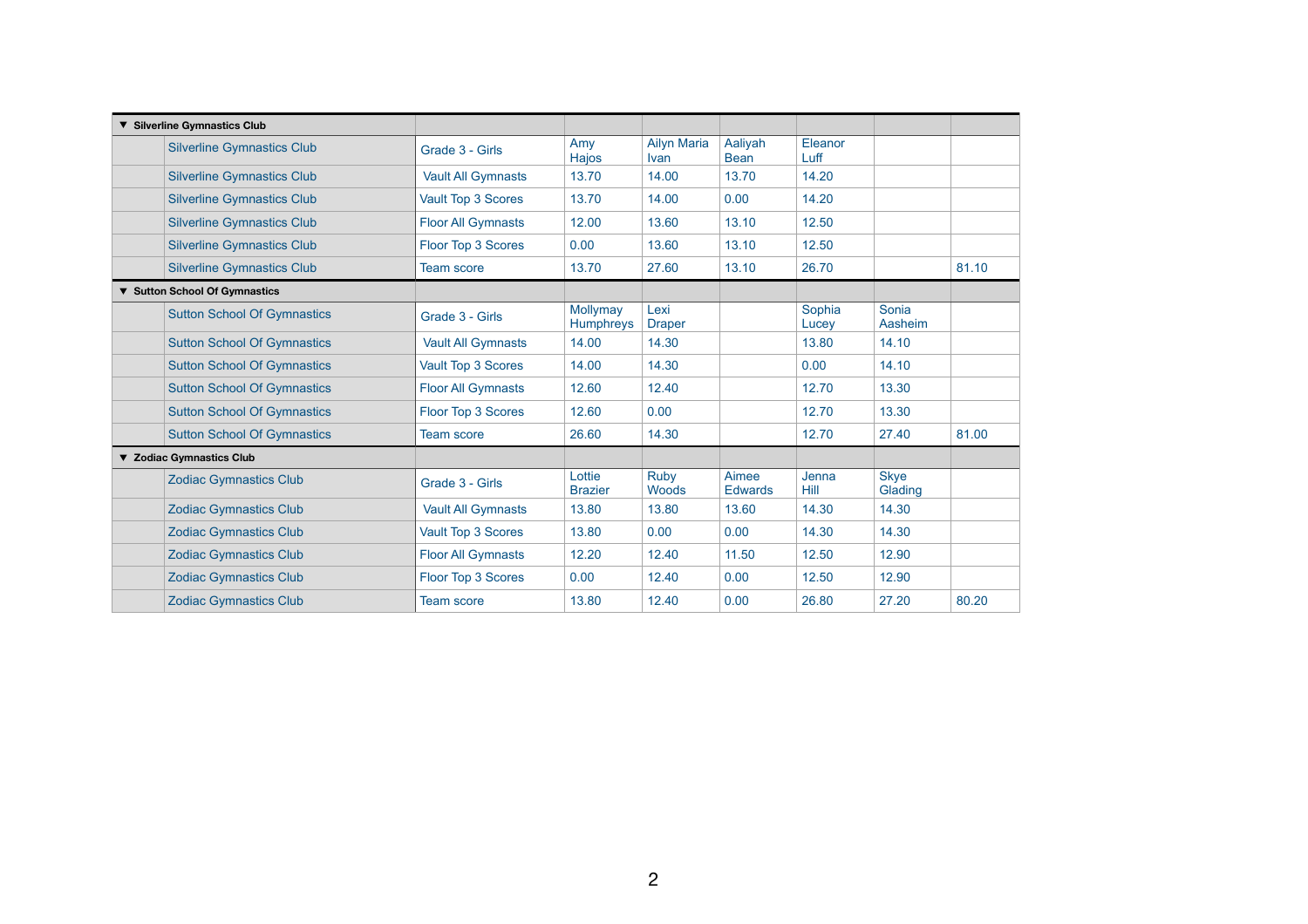| ▼ Jaybee Gymnastics Club                |                           |                              |                                         |                                    |                          |                                    |       |
|-----------------------------------------|---------------------------|------------------------------|-----------------------------------------|------------------------------------|--------------------------|------------------------------------|-------|
| <b>Jaybee Gymnastics Club</b>           | <b>Grade 1 Mix</b>        | <b>Jemimah</b><br>Ramchurn   | <b>Mila</b><br>Salgado                  | Freya<br>Crossley                  | <b>Charles</b><br>Howard | Olive<br>Johnson                   |       |
| <b>Jaybee Gymnastics Club</b>           | <b>Vault All Gymnasts</b> | 14.70                        | 14.90                                   | 14.40                              | 14.60                    | 14.60                              |       |
| <b>Jaybee Gymnastics Club</b>           | Vault Top 3 Scores        | 14.70                        | 14.90                                   | 0.00                               | 14.60                    | 0.00                               |       |
| <b>Jaybee Gymnastics Club</b>           | <b>Floor All Gymnasts</b> | 13.20                        | 13.60                                   | 13.60                              | 13.20                    | 13.70                              |       |
| <b>Jaybee Gymnastics Club</b>           | Floor Top 3 Scores        | 0.00                         | 13.60                                   | 13.60                              | 0.00                     | 13.70                              |       |
| <b>Jaybee Gymnastics Club</b>           | <b>Team score</b>         | 14.70                        | 28.50                                   | 13.60                              | 14.60                    | 13.70                              | 85.10 |
| ▼ BDR Gymnastics Club                   |                           |                              |                                         |                                    |                          |                                    |       |
| <b>BDR Gymnastics Club</b>              | <b>Grade 1 Mix</b>        | Olivia<br><b>Mcnee</b>       | Poppy<br><b>Tye</b>                     | Petra<br>Cantacuzene-<br>Speransky | Francesca<br>Ferguson    | <b>Max</b><br><b>King</b>          |       |
| <b>BDR Gymnastics Club</b>              | <b>Vault All Gymnasts</b> | 14.70                        | 14.70                                   | 14.70                              | 14.60                    | 14.90                              |       |
| <b>BDR Gymnastics Club</b>              | <b>Vault Top 3 Scores</b> | 0.00                         | 14.70                                   | 14.70                              | 0.00                     | 14.90                              |       |
| <b>BDR Gymnastics Club</b>              | <b>Floor All Gymnasts</b> | 13.50                        | 13.80                                   | 12.70                              | 13.70                    | 13.20                              |       |
| <b>BDR Gymnastics Club</b>              | Floor Top 3 Scores        | 13.50                        | 13.80                                   | 0.00                               | 13.70                    | 0.00                               |       |
| <b>BDR Gymnastics Club</b>              | <b>Team score</b>         | 13.50                        | 28.50                                   | 14.70                              | 13.70                    | 14.90                              | 85.30 |
| ▼ Richmond Gymnastics Assoc.            |                           |                              |                                         |                                    |                          |                                    |       |
| <b>Richmond Gymnastics Assoc.</b>       | <b>Grade 1 Mix</b>        | <b>Ethan</b><br><b>Crews</b> | <b>Matilda</b><br><b>Cabral-Pisacco</b> |                                    | <b>Arthur</b><br>Fitton  |                                    |       |
| <b>Richmond Gymnastics Assoc.</b>       | <b>Vault All Gymnasts</b> | 14.80                        | 14.80                                   |                                    | 14.80                    |                                    |       |
| <b>Richmond Gymnastics Assoc.</b>       | Vault Top 3 Scores        | 14.80                        | 14.80                                   |                                    | 14.80                    |                                    |       |
| <b>Richmond Gymnastics Assoc.</b>       | <b>Floor All Gymnasts</b> | 13.30                        | 13.90                                   |                                    | 13.70                    |                                    |       |
| <b>Richmond Gymnastics Assoc.</b>       | <b>Floor Top 3 Scores</b> | 13.30                        | 13.90                                   |                                    | 13.70                    |                                    |       |
| <b>Richmond Gymnastics Assoc.</b>       | <b>Team score</b>         | 28.10                        | 28.70                                   |                                    | 28.50                    |                                    | 85.30 |
| ▼ North East London Gymnastics Club Ltd |                           |                              |                                         |                                    |                          |                                    |       |
| North East London Gymnastics Club Ltd   | <b>Grade 1 Mix</b>        | <b>Molly</b><br><b>Dowd</b>  | <b>Vico</b><br><b>Mattioli</b>          | <b>Ellen Maeve</b><br>Lynch        | Leni<br>Wijayarathna     | <b>Billy</b><br><b>Fitzpatrick</b> |       |
| North East London Gymnastics Club Ltd   | <b>Vault All Gymnasts</b> | 14.70                        | 14.60                                   | 14.70                              | 14.50                    | 14.70                              |       |
| North East London Gymnastics Club Ltd   | Vault Top 3 Scores        | 14.70                        | 0.00                                    | 14.70                              | 0.00                     | 14.70                              |       |
| North East London Gymnastics Club Ltd   | <b>Floor All Gymnasts</b> | 13.40                        | 13.30                                   | 14.00                              | 13.80                    | 13.40                              |       |
| North East London Gymnastics Club Ltd   | Floor Top 3 Scores        | 0.00                         | 0.00                                    | 14.00                              | 13.80                    | 13.40                              |       |
| North East London Gymnastics Club Ltd   | <b>Team score</b>         | 14.70                        | 0.00                                    | 28.70                              | 13.80                    | 28.10                              | 85.30 |

| 85.10 |
|-------|
|       |
|       |
|       |
|       |
|       |
|       |
| 85.30 |
|       |
|       |
|       |
|       |
|       |
|       |
|       |
| 85.30 |
|       |
|       |
|       |
|       |
|       |
|       |